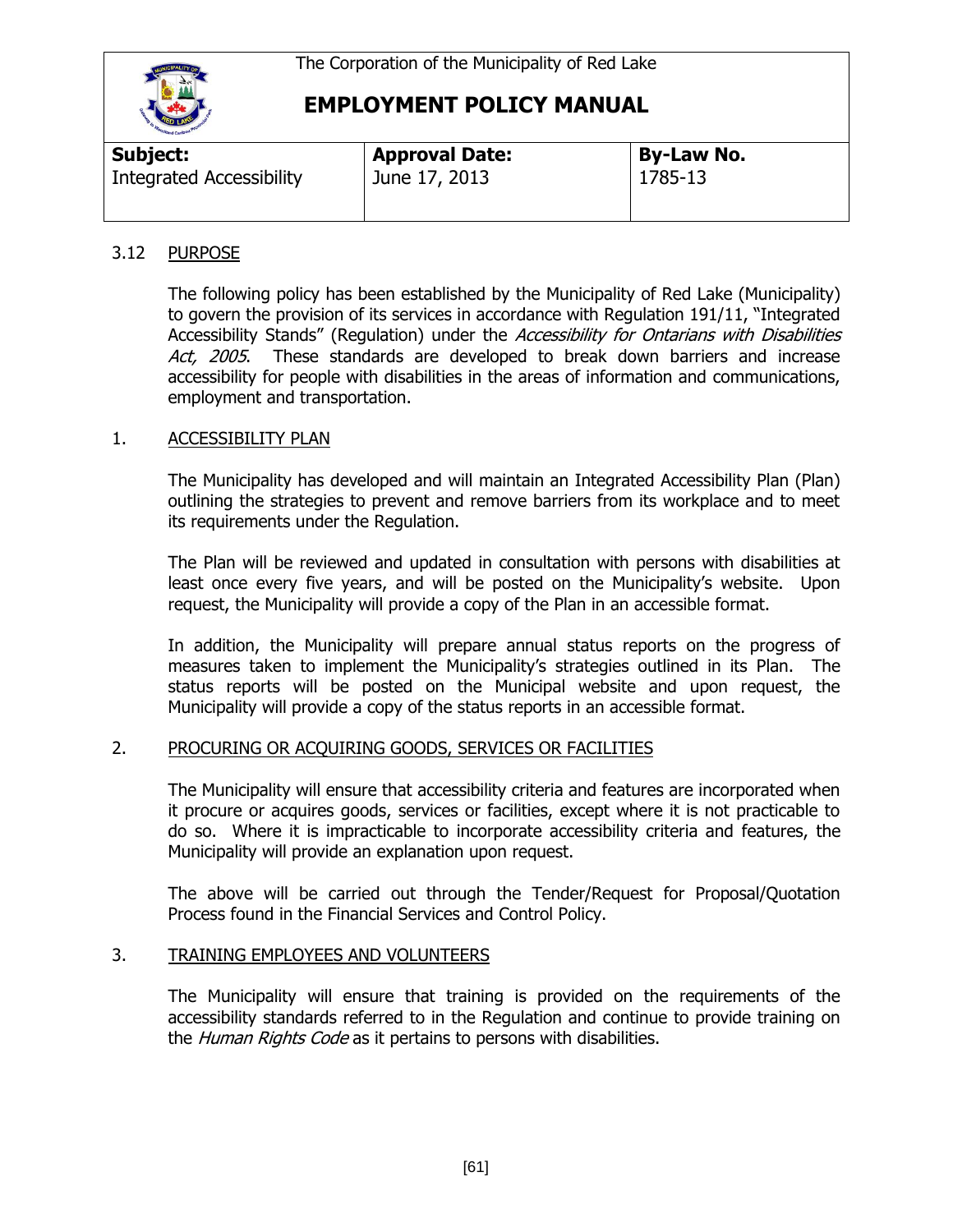

| Subject:                 | <b>Approval Date:</b> | By-Law No. |  |
|--------------------------|-----------------------|------------|--|
| Integrated Accessibility | June 17, 2013         | 1785-13    |  |

The following will be trained:

- All employees and volunteers;
- All persons who participate in developing the Municipality's policies; and
- All other persons who provide goods, services or facilities on behalf of the Municipality.

The training will be appropriate to the duties of the employees, volunteers and other persons.

Staff will be trained when changes are made to the accessibility policy. New staff will be trained upon commencement of employment.

The Municipality will keep a record of the training it provides.

#### 4. INFORMATION AND COMMUNICATION STANDARDS

#### 4.1 Feedback

The Municipality will ensure that its process for receiving and responding to feedback is accessible to persons with disabilities by providing, or arranging for the provision of accessible formats and communication supports, upon request.

Also see the Accessible Customer Service Policy found in the Employee Policy Manual for additional feedback information.

#### 4.2 Accessible Formats and Communication Supports

Upon request, the Municipality will provide, or will arrange for the provision of accessible formats and communication supports for persons with disabilities in a timely manner that takes into account the person's accessibility needs due to disability, and at a cost that is no more than the regular cost charged to other persons.

#### 4.3 Accessible Formats and Communication Supports

The Municipality will consult with the person making the request in determining the suitability of an accessible format or communication support.

The Municipality will also notify the public about the availability of accessible formats and communication supports.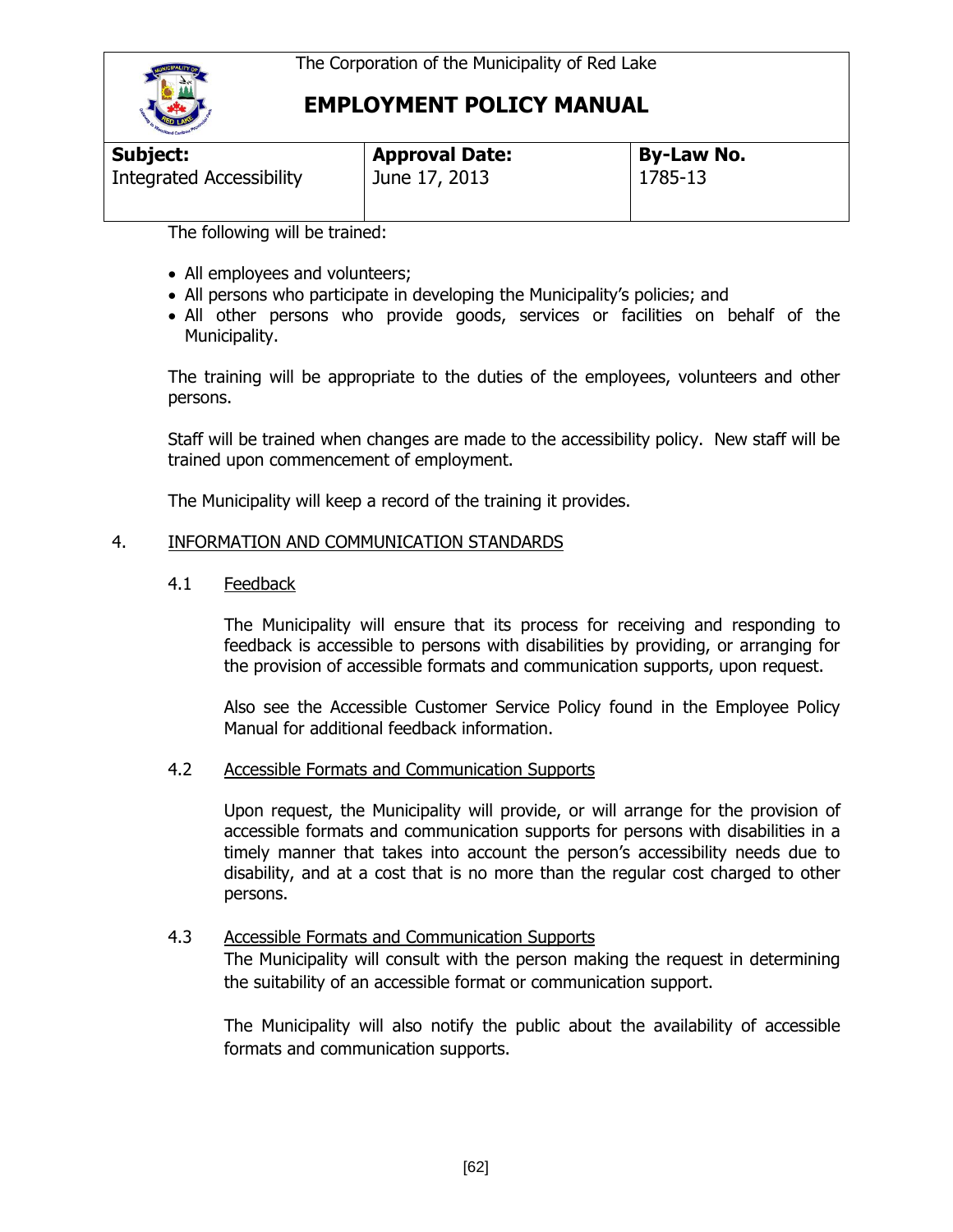

| Subject:                 | <b>Approval Date:</b> | <b>By-Law No.</b> |  |
|--------------------------|-----------------------|-------------------|--|
| Integrated Accessibility | June 17, 2013         | 1785-13           |  |

Also see the Accessible Customer Service Policy found in the Employee Policy Manual for additional feedback information.

## 4.4 Accessible Websites and Web Content

The Municipality will ensure that its internet website, including web content, conform with the World Wide Web Consortium Web Content Accessibility Guidelines (WCAG) 2.0, at Level A except where this is impracticable.

## 5. EMPLOYMENT STANDARDS

## 5.1 Recruitment

The Municipal will maintain an accessible recruitment process. This will be done through the Hiring Policy found in the Employee Policy Manual.

## 5.2 **Informing Employees of Supports**

The Municipality will inform its employees of its policies (and any updates to those policies) used to support employees with disabilities, including policies on the provision of job accommodations that take into account an employee's accessibility needs due to disability. This information will be provided to new employees as soon as practicable after commencing employment.

## 5.3 Accessible Formats and Communication Supports for Employees

Upon the request of an employee with a disability, the Municipality will provide, or arrange for the provision of, accessible formats and communication supports for information that is needed to perform his/her job, and information that is generally available to other employees.

In determining the suitability of an accessible format or communication supports, the Municipality will consult with the employee making the request.

## 5.4 Individualized Workplace Emergency Response Information

The Municipality will provide individualized workplace emergency response information to employees who have a disability, if the disability is such that the individualized information is necessary, and if the Municipality is aware of the need for accommodation due to the employee's disability. Schedule "A" attached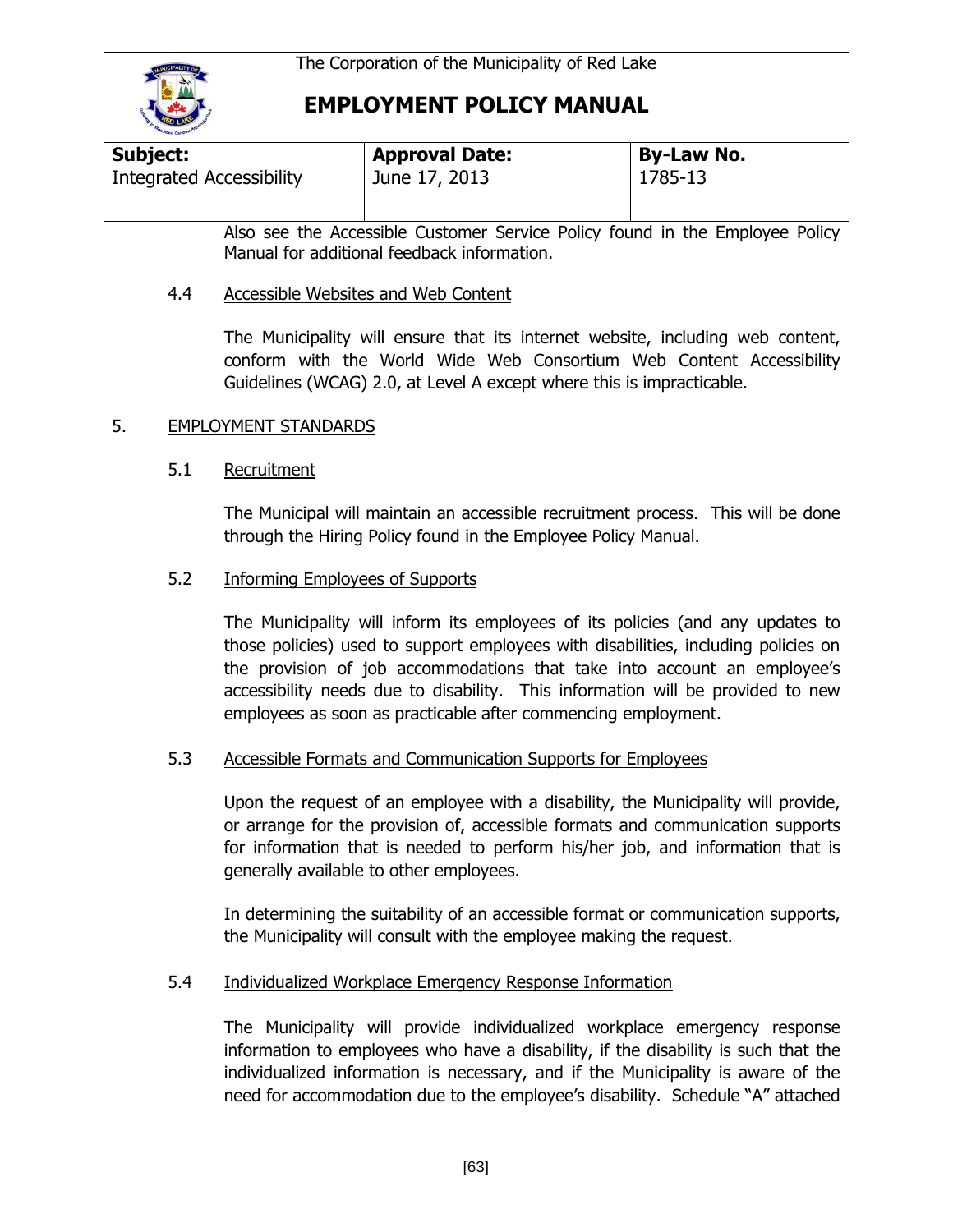

| <b>Subject:</b>                 | <b>Approval Date:</b> | <b>By-Law No.</b> |  |
|---------------------------------|-----------------------|-------------------|--|
| <b>Integrated Accessibility</b> | June 17, 2013         | 1785-13           |  |

hereto and forming a part of this policy is an 'Individual Workplace Emergency Response Plan' that is to be completed as soon as practicable after becoming aware of the need for accommodation.

Where the employee requires assistance, the Municipality will, with the consent of the employee, provide the individualized workplace emergency response information to the person designated by the Municipality to provide assistance to the employee.

The Municipality will review the individualized workplace emergency response information when the employee moves to a different location in the organization, when the employee's overall accommodation needs or plans are reviewed, and when the Municipality reviews its general emergency plan.

## 5.5 Documented Individual Accommodation Plans

The Municipality will maintain a written process, through its Reasonable Accommodation Policy, for the development of documented individual accommodation plans for employees with disabilities.

If required, information regarding accessible formats and communication supports provided will also be included in individual accommodation plans.

In addition, the plans will include individualized workplace emergency response information (where required), and will identify any other accommodation that is to be provided.

## 5.6 Return to Work Process

The Municipality will maintain a documented return to work process for its employees who have been absent from work due to a disability and who require disability related accommodations in order to return to work.

The return to work process will outline the steps the Municipality will take to facilitate the return to work and will include documented individual accommodation plans as part of the process.

The return to work process will be completed through the Municipality's Return to Work Program found in the Employee Policy Manual.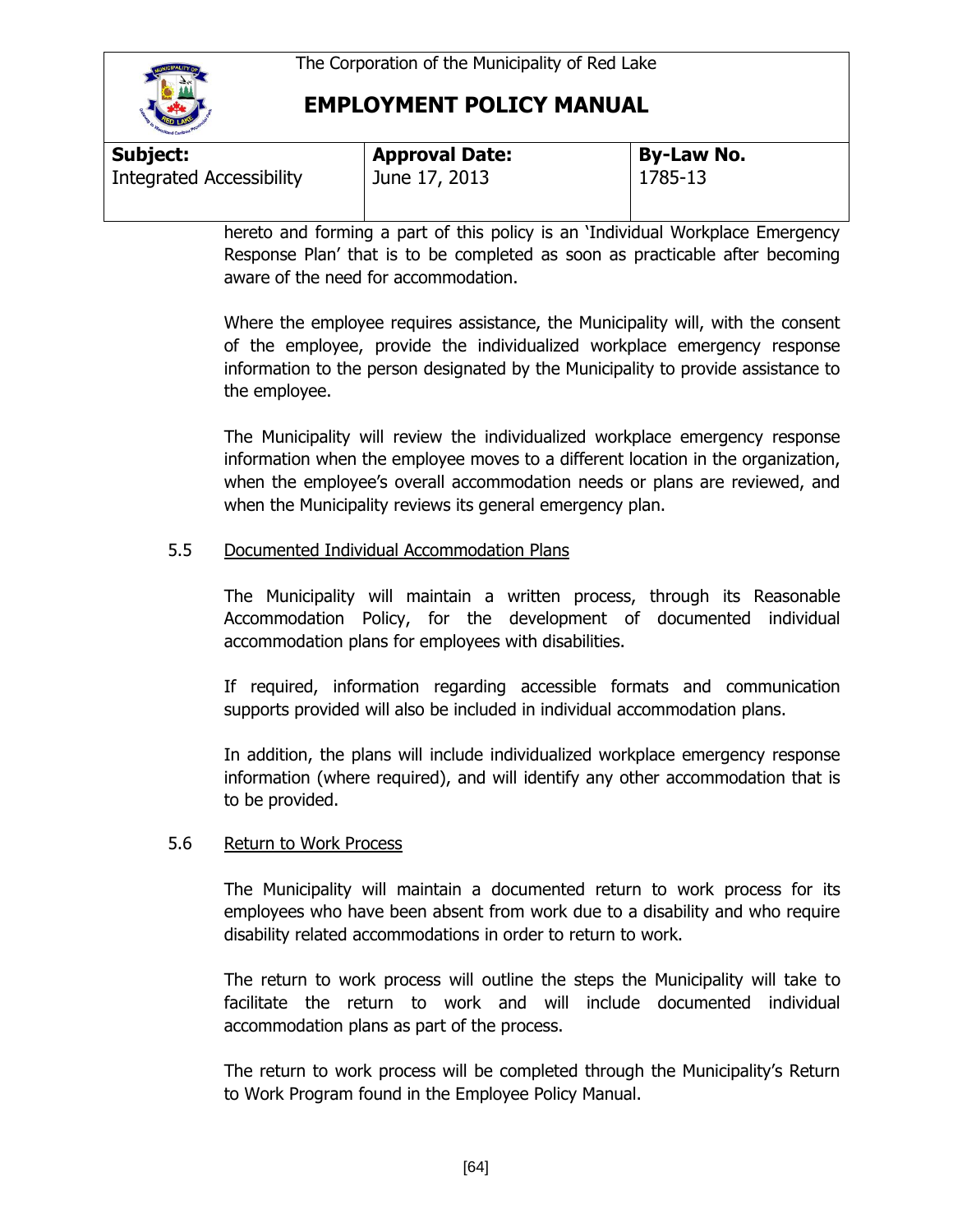

| <b>Approval Date:</b> | <b>By-Law No.</b> |
|-----------------------|-------------------|
| June 17, 2013         | 1785-13           |
|                       |                   |

## 5.7 Performance Management, Career Development and Advancement

The Municipality will take into account the accessibility needs of employees with disabilities, as well as individual accommodation plans, when conducting performance management, providing career development and advancement to employees.

The above will be carried out through the Performance Evaluation Summary found in the Employee Policy Manual.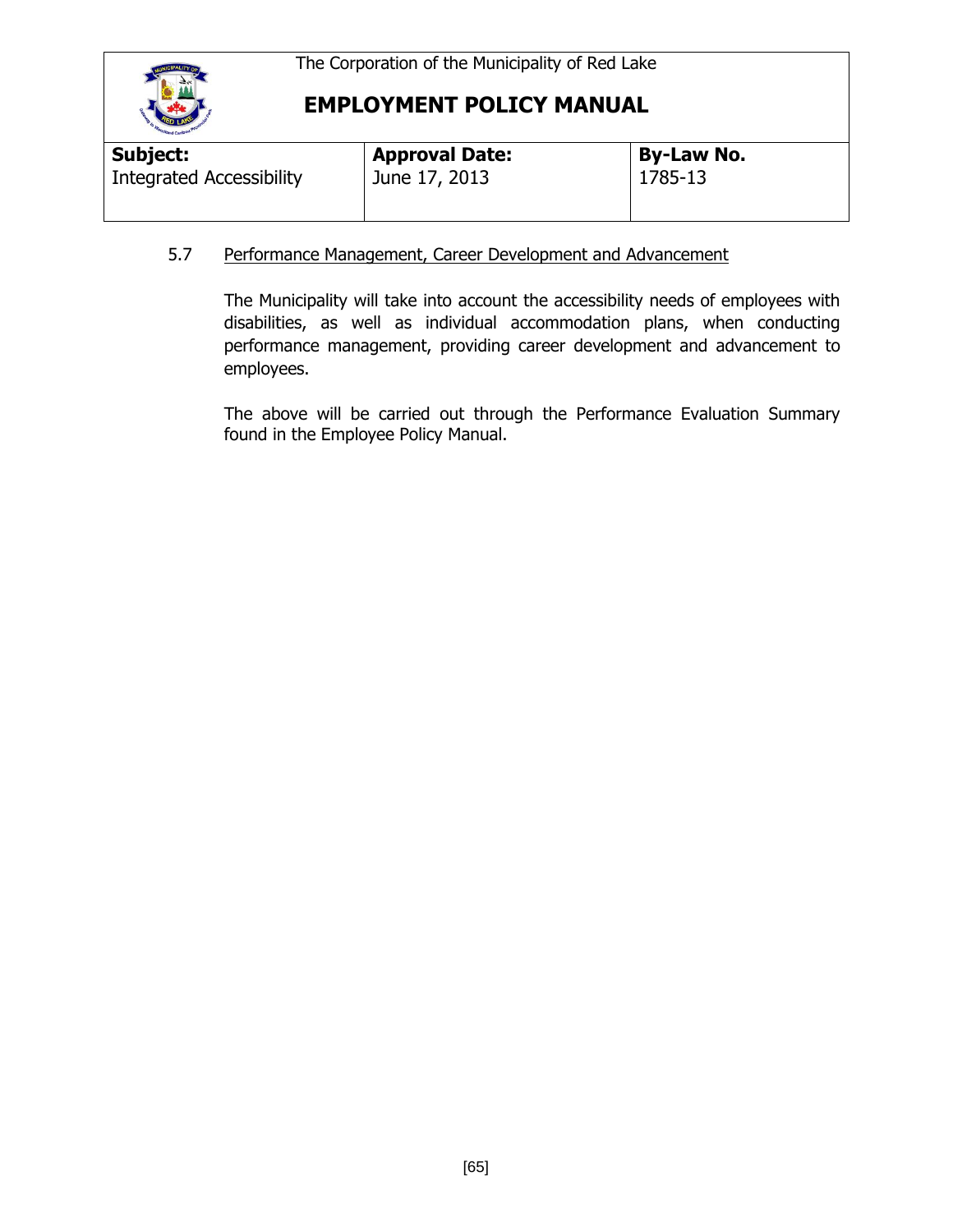#### Appendix A INDIVIDUALIZED WORKPLACE EMERGENCY RESPONSE PLAN (Page 1 of 2)

The purpose of this letter is to inform you that the Municipality is aware of the need for accommodation regarding an individualized emergency response plan. All participants are in agreement that your permanent or temporary health condition can currently be accommodated within your position. Below is your individualized workplace emergency response plan as agreed upon on \_\_\_\_\_\_\_\_\_\_\_\_\_\_\_\_\_\_\_\_\_\_\_.

(date)

Please describe the individualized emergency response plan below and include details such as a meeting location and name person(s) providing assistance.

\_\_\_\_\_\_\_\_\_\_\_\_\_\_\_\_\_\_\_\_\_\_\_\_\_\_\_\_\_\_\_\_\_\_\_\_\_\_\_\_\_\_\_\_\_\_\_\_\_\_\_\_\_\_\_\_\_\_\_\_\_\_\_\_\_\_\_\_\_\_\_\_\_\_\_\_\_ \_\_\_\_\_\_\_\_\_\_\_\_\_\_\_\_\_\_\_\_\_\_\_\_\_\_\_\_\_\_\_\_\_\_\_\_\_\_\_\_\_\_\_\_\_\_\_\_\_\_\_\_\_\_\_\_\_\_\_\_\_\_\_\_\_\_\_\_\_\_\_\_\_\_\_\_\_ \_\_\_\_\_\_\_\_\_\_\_\_\_\_\_\_\_\_\_\_\_\_\_\_\_\_\_\_\_\_\_\_\_\_\_\_\_\_\_\_\_\_\_\_\_\_\_\_\_\_\_\_\_\_\_\_\_\_\_\_\_\_\_\_\_\_\_\_\_\_\_\_\_\_\_\_\_ \_\_\_\_\_\_\_\_\_\_\_\_\_\_\_\_\_\_\_\_\_\_\_\_\_\_\_\_\_\_\_\_\_\_\_\_\_\_\_\_\_\_\_\_\_\_\_\_\_\_\_\_\_\_\_\_\_\_\_\_\_\_\_\_\_\_\_\_\_\_\_\_\_\_\_\_\_

This individualized emergency response plan must be reviewed when;

- The employee moves to a different location or starts working on different shift.
- The employee's overall accommodation needs are changed;
- The employee or the department have an issue with the ability to accommodate; or
- It is determined that there is a need for review.

The employee is to report to their supervisor if they experience any changes in their permanent or temporary health condition so that the existing accommodation and the plan could be reassessed and modified as appropriate.

The employee consents that this information can be shared with anyone designated to provide assistance in an emergency.